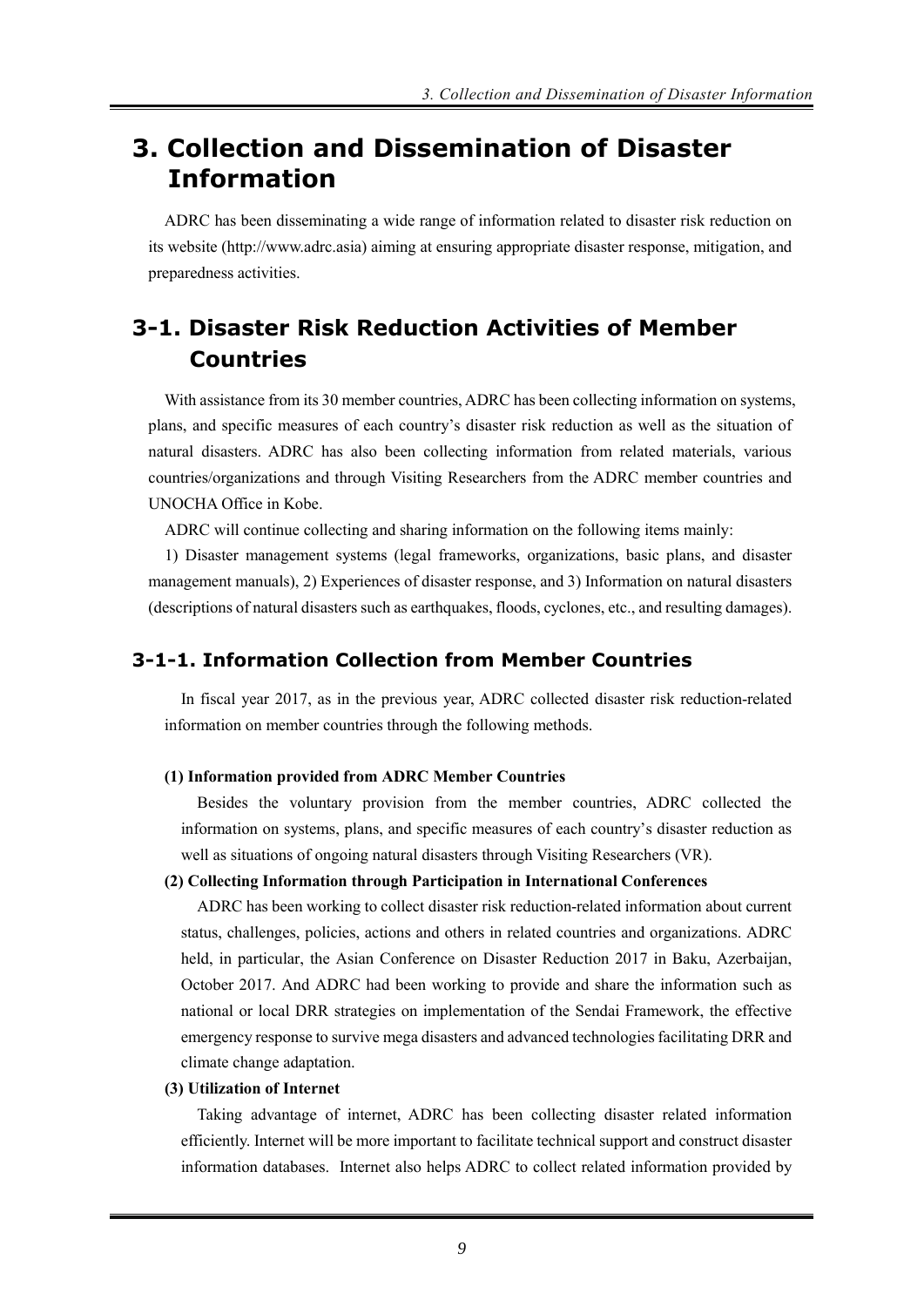academic research institutions and international organizations. Recently, ADRC has using Facebook as one of major social network services for providing latest activities of Visiting Researchers. In fiscal year 2017, ADRC continued gathering information on disaster risk reduction systems of member countries through requesting information, field surveys, international conferences, and internet. Furthermore, ADRC updated country reports in cooperation with Visiting Researchers.

Table 3-1-1lists the reports provided by counterparts in member countries. All these reports are made available on ADRC website. Over recent years, disaster risk management organizations in many countries have been actively promoting information dissemination on the internet. ADRC website developed direct links to these websites which offer access to the latest information.

| Country         | Year prepared                                              |  |  |  |  |  |
|-----------------|------------------------------------------------------------|--|--|--|--|--|
| Armenia         | 2001, 2002, 2003, 2005, 2006, 2010, 2012, 2015, 2016, 2017 |  |  |  |  |  |
| Azerbaijan      | 2011, 2014                                                 |  |  |  |  |  |
| Bangladesh      | 1998, 1999, 2001, 2003, 2005, 2006, 2010, 2011, 2013       |  |  |  |  |  |
| <b>Bhutan</b>   | 2008, 2013, 2014, 2017                                     |  |  |  |  |  |
| Cambodia        | 1998, 1999, 2002, 2003, 2005, 2006, 2013                   |  |  |  |  |  |
| China           | 1998, 1999, 2005, 2006, 2012                               |  |  |  |  |  |
| India           | 1998, 1999, 2002, 2005, 2006, 2008, 2012, 2015             |  |  |  |  |  |
| Indonesia       | 1998, 1999, 2002, 2003, 2004, 2005, 2006, 2012, 2016       |  |  |  |  |  |
| Iran            | 2013                                                       |  |  |  |  |  |
| Japan           | 1998, 1999, 2002, 2005, 2006, 2012                         |  |  |  |  |  |
| Kazakhstan      | 1998, 1999, 2002, 2005, 2006                               |  |  |  |  |  |
| Korea           | 1998, 1999, 2001, 2002, 2005, 2006, 2008                   |  |  |  |  |  |
| Kyrgyzstan      | 2005, 2006, 2012                                           |  |  |  |  |  |
| Laos            | 1998, 1999, 2003, 2005, 2006                               |  |  |  |  |  |
| Malaysia        | 1998, 1999, 2003, 2005, 2006, 2008, 2009, 2011             |  |  |  |  |  |
| <b>Maldives</b> | 2013, 2014, 2015                                           |  |  |  |  |  |
| Mongolia        | 1998, 1999, 2002, 2005, 2010, 2011, 2013                   |  |  |  |  |  |
| Myanmar         | 2002, 2005, 2006, 2013                                     |  |  |  |  |  |

Table.3-1-1. List of reports from ADRC member countries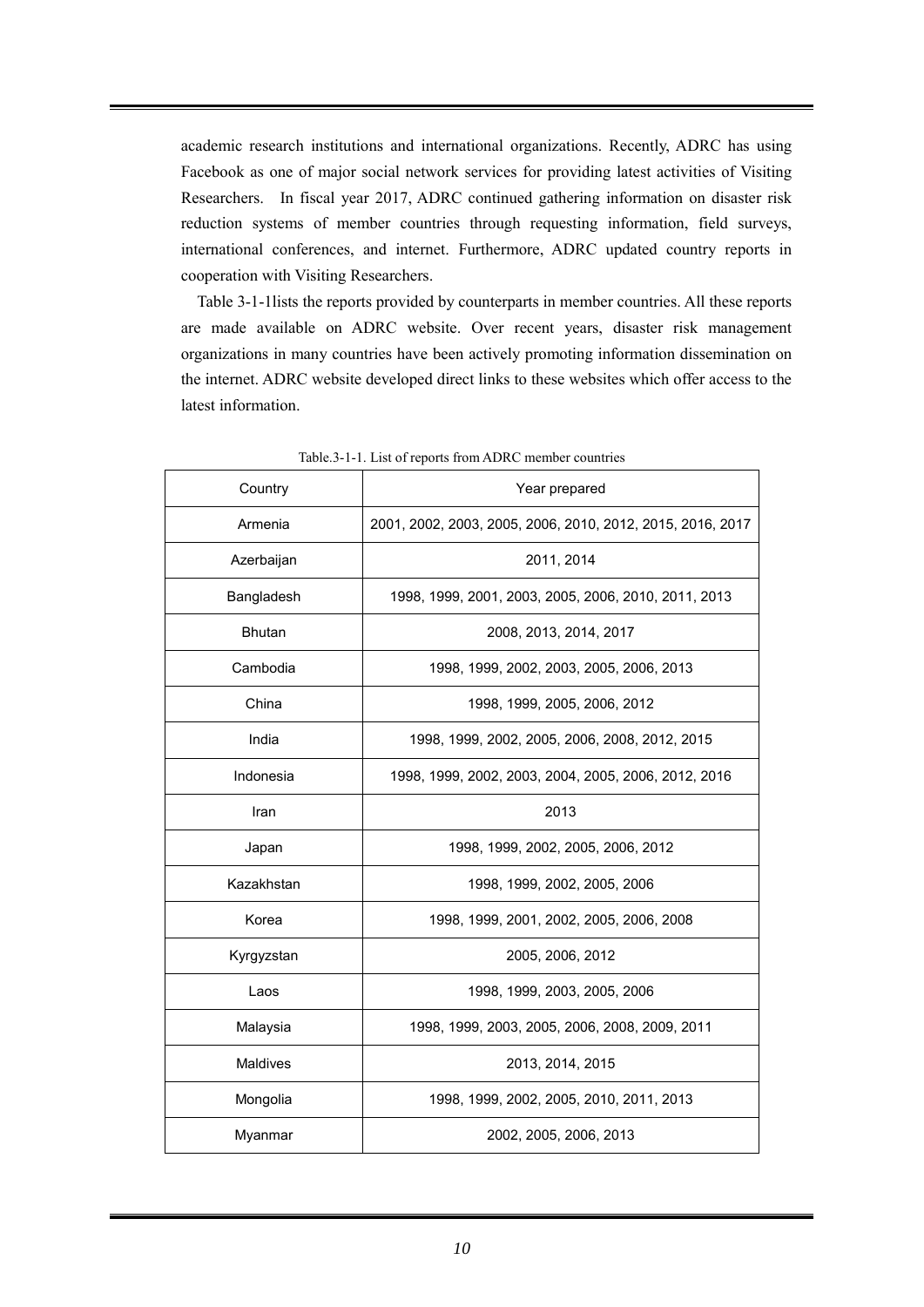| Nepal            | 1998, 1999, 2005, 2006, 2009, 2010, 2011, 2014                                  |  |  |  |  |
|------------------|---------------------------------------------------------------------------------|--|--|--|--|
| Pakistan         | 2005, 2006, 2009, 2015, 2016, 2017                                              |  |  |  |  |
| Papua New Guinea | 1998, 1999, 2005, 2006                                                          |  |  |  |  |
| Philippines      | 1998, 1999, 2002, 2003, 2005, 2006, 2009, 2010, 2011,<br>2012, 2014, 2016, 2017 |  |  |  |  |
| Russia           | 1998, 1999, 2003, 2005, 2006                                                    |  |  |  |  |
| Singapore        | 1998, 1999, 2001, 2002, 2003, 2005, 2006                                        |  |  |  |  |
| Sri Lanka        | 1998, 1999, 2003, 2005, 2006, 2009, 2010, 2011, 2014,<br>2015,2016              |  |  |  |  |
| Tajikistan       | 1998, 1999, 2003, 2005, 2006                                                    |  |  |  |  |
| Thailand         | 1998, 1999, 2003, 2004, 2005, 2006, 2008, 2010, 2011,<br>2012, 2016, 2017       |  |  |  |  |
| Uzbekistan       | 1998, 1999, 2005, 2006, 2013, 2015                                              |  |  |  |  |
| Vietnam          | 1998, 1999, 2005, 2006, 2017                                                    |  |  |  |  |
| Yemen            | 2009, 2012, 2014                                                                |  |  |  |  |

Country Reports includes the following topics provided by each member country.

- I. Natural Hazards in the Country
	- 1.1 Natural Hazards Likely to Affect the Country village
	- 1.2 Recent Major Disasters (Basic data of disasters, damage situation, response and recovery information)
- II. Disaster Management System
	- 2.1 Administration System
	- 2.2 Legal System and Framework
	- 2.3 Structure of Disaster Management
	- 2.4 Priorities on Disaster Risk Management
- III. Disaster Management Strategy, Policy and Plan
- IV. Budget Size on National Level
- V. Progress of the Implementation of Hyogo Framework for Action (HFA)
- VI. Recent Major Projects on Disaster Risk Reduction
- VII. Counterparts of ADRC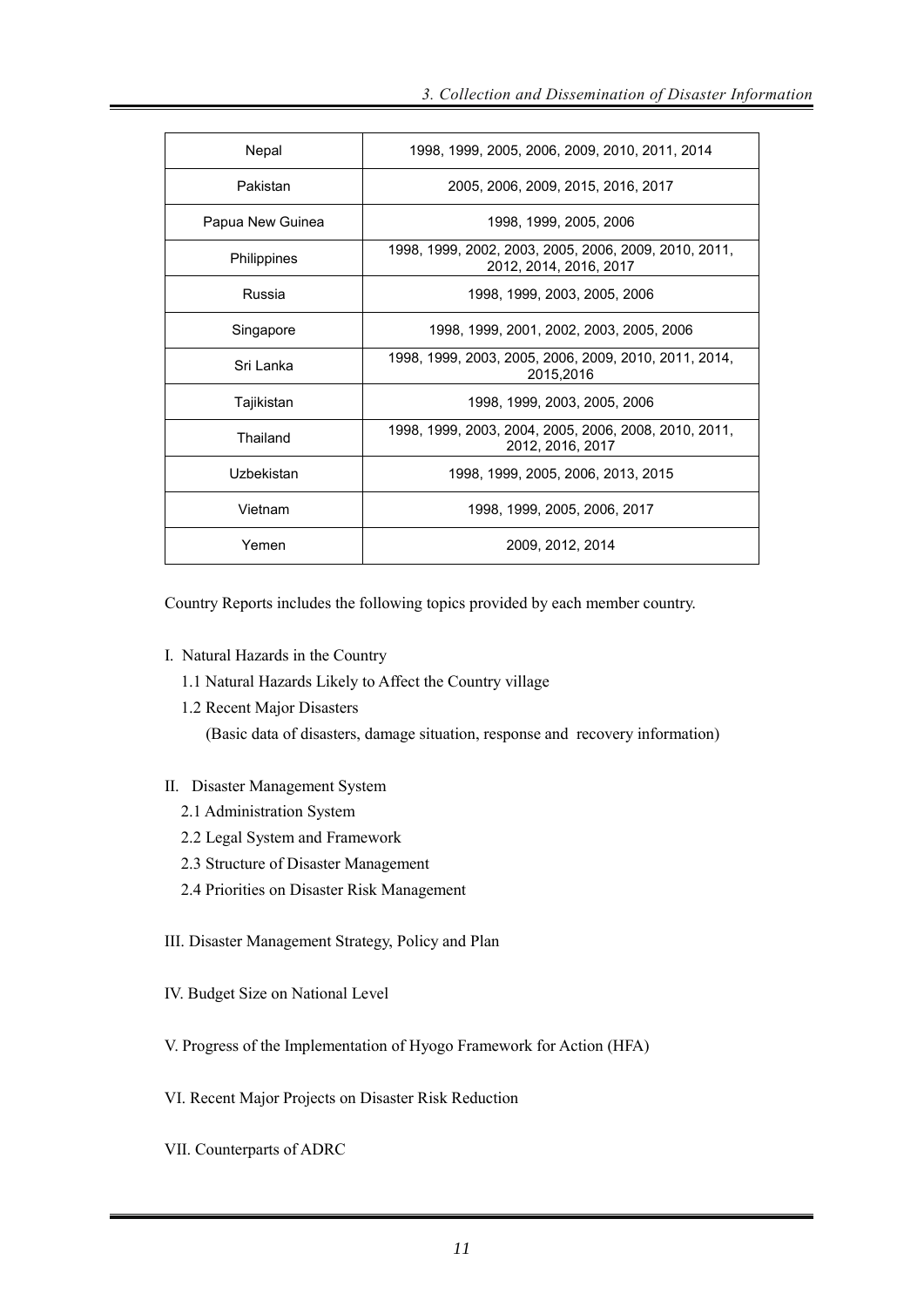# **3-1-2. Natural Disaster Data Book**

### **(1) Background**

Past disaster records are critical data in policy making, review, survey and analysis of disaster management plan. ADRC concluded MOU on disaster data utilization with the Centre for Research on the Epidemiology of Disasters (CRED) and has conducted analyses on disaster impacts based on the database, EM-DAT maintained by CRED. For instance, 20<sup>th</sup> Century Data Book on Asian Natural Disasters, and its revision released in 2000 and 2002 respectively featured disasters which hit its member countries while annual Natural Disaster Data Book covers disaster characteristics in the world.

ADRC continues to provide basic data on natural disasters and making efforts to facilitate use of data.

## **(2) Natural Disaster Data Book 2016**

This section presents a summary of Natural Disaster Data Book 2016, which covers regional and disaster-specific issues of the year and long term.

The following Figures 3-1-2 and Tables 3-1-3 depict the results of analyses of national disaster and impacts in 2016 and in the long term.

According to EM-DAT, 350 natural disasters occurred in 2016 worldwide, killing 10,273 people and affecting over 204 million people. The estimated amount of economic damage came close to US\$147.4 billion.

In 2016, the earthquake that hit Ecuador in April brought about serious damages to the country. The disaster claimed nearly 670 people. The storm that hit the United States in January has the largest affected people in the world with over 85.0 million. On the other hand, the flood that hit

China in June caused the largest economic damage worth US\$2.2 billion, which ranked the highest.

By region, Asia is ranked the highest in the indices of disaster occurrences, the number of people killed and economic damage. Asia accounts for 45.1 percent in occurrences; number of people killed, 50.5 percent; and amount of economic damage, 49.5 percent. As for the number of people affected, Americas topped by 46.4 percent.as seen in Figure 3-1-2 and Table3-1-1.

By disaster types, flood is dominant in occurrence, killed, and economic damage at 45.7 percent, 45.3 percent, and 38.7 percent, respectively, while storm tops in number of people affected by 46.0 percent.

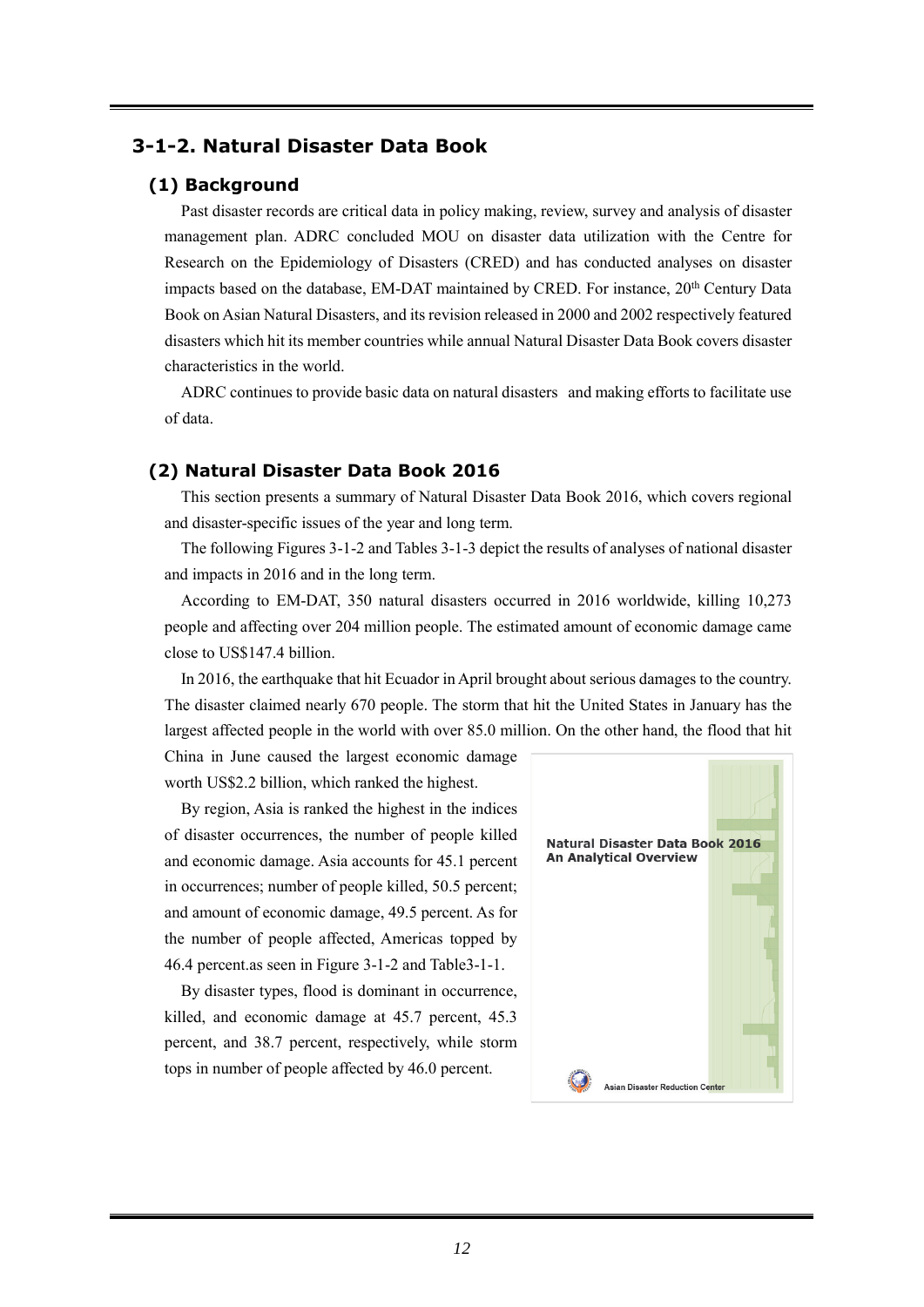

Table.3-1-2. Impacts of Natural Disasters by Region 2016

|          | Impact                      |            |        |                               |             |                           |         |                                        |  |
|----------|-----------------------------|------------|--------|-------------------------------|-------------|---------------------------|---------|----------------------------------------|--|
| Region   | Occurrence<br>(share in % ) |            |        | Killed<br>$(s)$ hare in $%$ ) |             | Affected<br>(share in % ) |         | Damage (US\$ million)<br>(share in % ) |  |
|          |                             |            |        |                               |             |                           |         |                                        |  |
| Africa   | 63                          | $(18.0\%)$ | 2.554  | $(24.9%$ )                    | 13.760.813  | (6.7%)                    | 867     | (0.6% )                                |  |
| Americas | 85                          | (24.3%)    | 2.062  | (20.1%                        | 95.038.986  | $(46.6\%)$                | 57.148  | $(38.8\%)$                             |  |
| Asia     | 158                         | $(45.1\%)$ | 5.186  | (50.5% )                      | 94.718.029  | (46.4% )                  | 73.017  | (49.5% )                               |  |
| Europe   | 28                          | $(8.0\%)$  | 415    | $(4.0\%)$                     | 93.426      | (0.0% )                   | 11.179  | (7.6% )                                |  |
| Oceania  | 16                          | $(4.6\%)$  | 56     | (0.5% )                       | 490.911     | (0.2% )                   | 5.160   | (3.5% )                                |  |
| Total    | 350                         | (100.0%)   | 10.273 | (100.0%)                      | 204.102.165 | (100.0%)                  | 147.371 | $(100.0\%)$                            |  |

Fig.3-1-1. Impacts of Natural Disasters by Region 2016